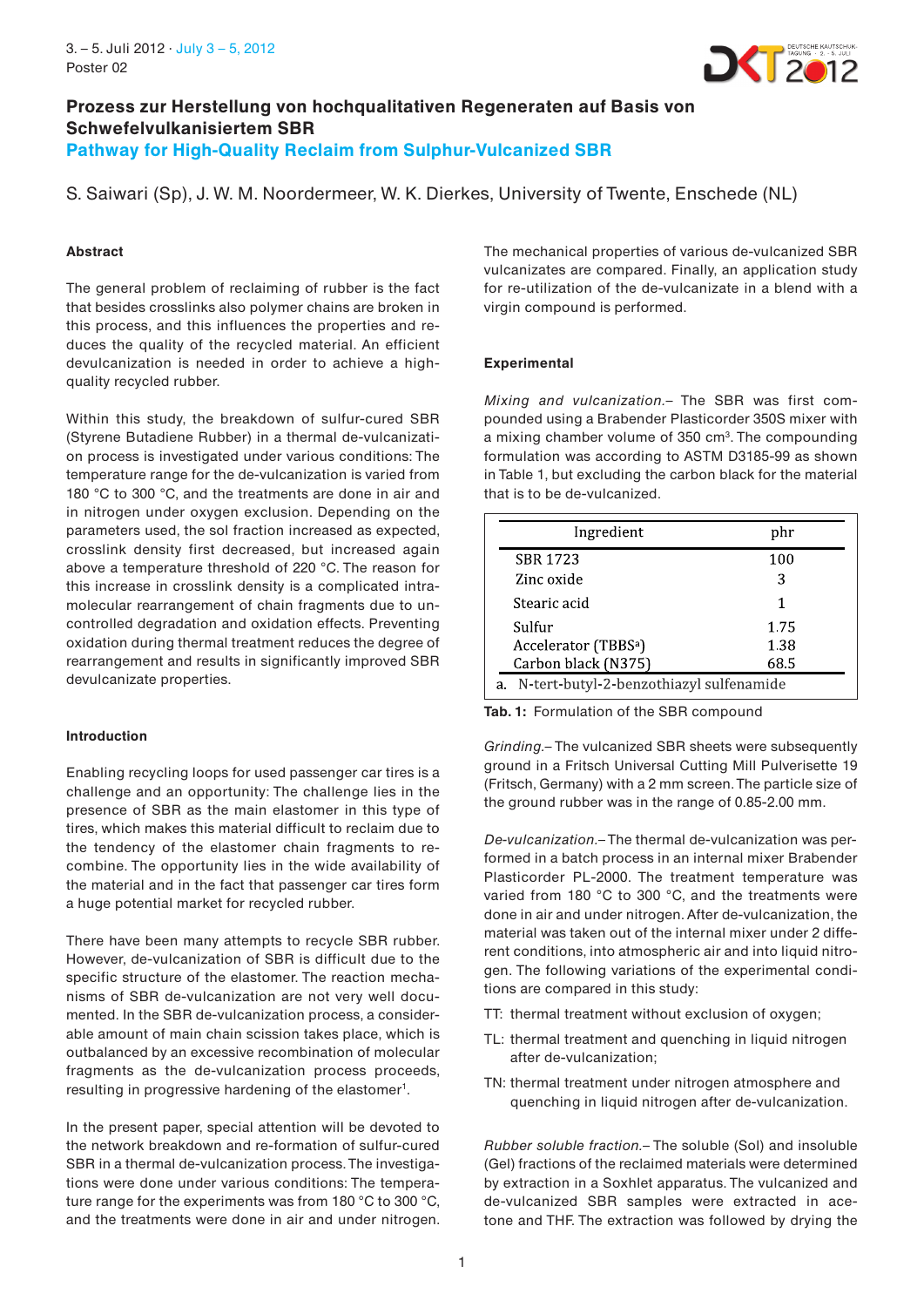

samples in a vacuum oven at 40 °C and determining the weight loss until constant weight. The sol fraction was defined as the sum of the soluble fractions in acetone and THF. The correction for the oil contained in the original SBR has was made. The gel fraction was calculated by the following equation:

weight of rubber dissolved in solvents Gel fraction =  $1$ weight of pure rubber in compound

Crosslink density.– The extracted SBR samples were swollen in toluene for 72 hours at room temperature. The weight of the swollen vulcanizates was measured after removal of surface liquid with absorption paper. The crosslink density was calculated according to the Flory-Rehner equation<sup>2</sup>.

Viscosity.– Complex viscosity values were analyzed via dynamic viscoelastic measurements performed with the RPA 2000. The oscillation frequency was set in the range of 0.01-33 Hz at a constant strain of 0.56%. The storage (G') and loss (G'') shear modulus were measured. The complex viscosities, η\*, were then calculated by the following equations:

where

$$
(\eta^*)^2 = (\eta')^2 + (\eta'')^2
$$
  
\n
$$
\eta' = G'/\omega
$$
  
\n
$$
\eta'' = G'/\omega
$$

Thermogravimetric analysis (TGA).– The thermal decomposition behavior of vulcanized and de-vulcanized SBR was analyzed by thermogravimetric analysis (TGA) using a TGA7 from Perkin Elmer. The samples were heated with a heating rate of 10 °C/minutes in nitrogen atmosphere.

Re-vulcanization.– Selected de-vulcanizates, which were processed at 220 °C, were blended with a virgin SBR compound at a blending ratio of 50/50. The formulation was according to ASTM D3185-99 as shown in Table 1. In this case carbon black was included. The mechanical properties of the blends were tested.

#### **Results and discussion**

Sol fraction.– The sol fractions of the TT, TL and TN de-vulcanizates as a function of the devulcanization temperature are depicted in Figure 1. Thermal treatment of sulfurcured SBR at 180 °C exhibits a sol fraction similar to the sol fraction of untreated SBR. This is an indication that at this temperature the rubber network is still fully intact. The soluble fraction then increases with increasing devulcanization temperature up to 220 °C: The increase of the rubber sol fraction indicates the extent to which the rubber network is broken. Above this temperature, the sol fractions decrease again. This may be attributed to a more extensive generation of reactive radicals and to the complex chemical transformations taking place at higher de-vulcanization temperatures. These chemical transformations are main chain scission, breakup of poly-, di- and

monosulfidic crosslinks, transformation of sulfidic crosslinks into cyclic sulfidic structures on the elastomer backbone, and transformation of polysulfidic crosslinks into di- and monosulfidic crosslinks<sup>4</sup>. Prominence of these phenomena with increasing de-vulcanization temperature leads to formation of new inter- and intramolecular bonds<sup>5</sup> resulting in a decrease of the rubber sol fraction above a certain temperature threshold.





Additionally, it can be seen that the sol fraction increases with exclusion of oxygen in de-vulcanization process. The TN sample, treatment under nitrogen atmosphere, shows the highest rubber sol fractions for all temperatures. Exclusion of oxygen, or in other words, an inert de-vulcanization atmosphere leads to suppression of the generation of reactive radicals followed by reduction of the complex chemical transformations. With increasing temperature, the difference in sol fraction between the samples is reduced: breakdown of the polymer chains and reformation of bonds is mainly governed by temperature and less by the presence of oxygen. At temperatures from 250 °C onwards, the sol fractions of the two samples without nitrogen atmosphere, TL and TT, are almost equal and significantly lower than the sol fraction of the TN sample. This emphasizes the importance of an oxygen-free atmosphere during devulcanization.

Viscosity.– Plots of complex viscosity versus oscillating frequency of the 220 °C de-vulcanized SBR materials are shown in Figure 2. The viscosity levels of the de-vulcanized SBR samples are significantly lower than the levels of untreated SBR, mainly due to the cleavage of the threedimensional rubber networks during de-vulcanization by both main-chain and crosslink scission. The viscosity curve of the de-vulcanized materials treated under nitrogen atmosphere and quenched in liquid nitrogen is the lowest. The trend of the viscosity curves corresponds well with the trend of the extracted rubber sol fraction (Fig. 1). This indicates that the generation of small molecular chains during de-vulcanization which are extracted in the rubber sol fraction measurement, is also explicitly demonstrated in the low viscosity of the material.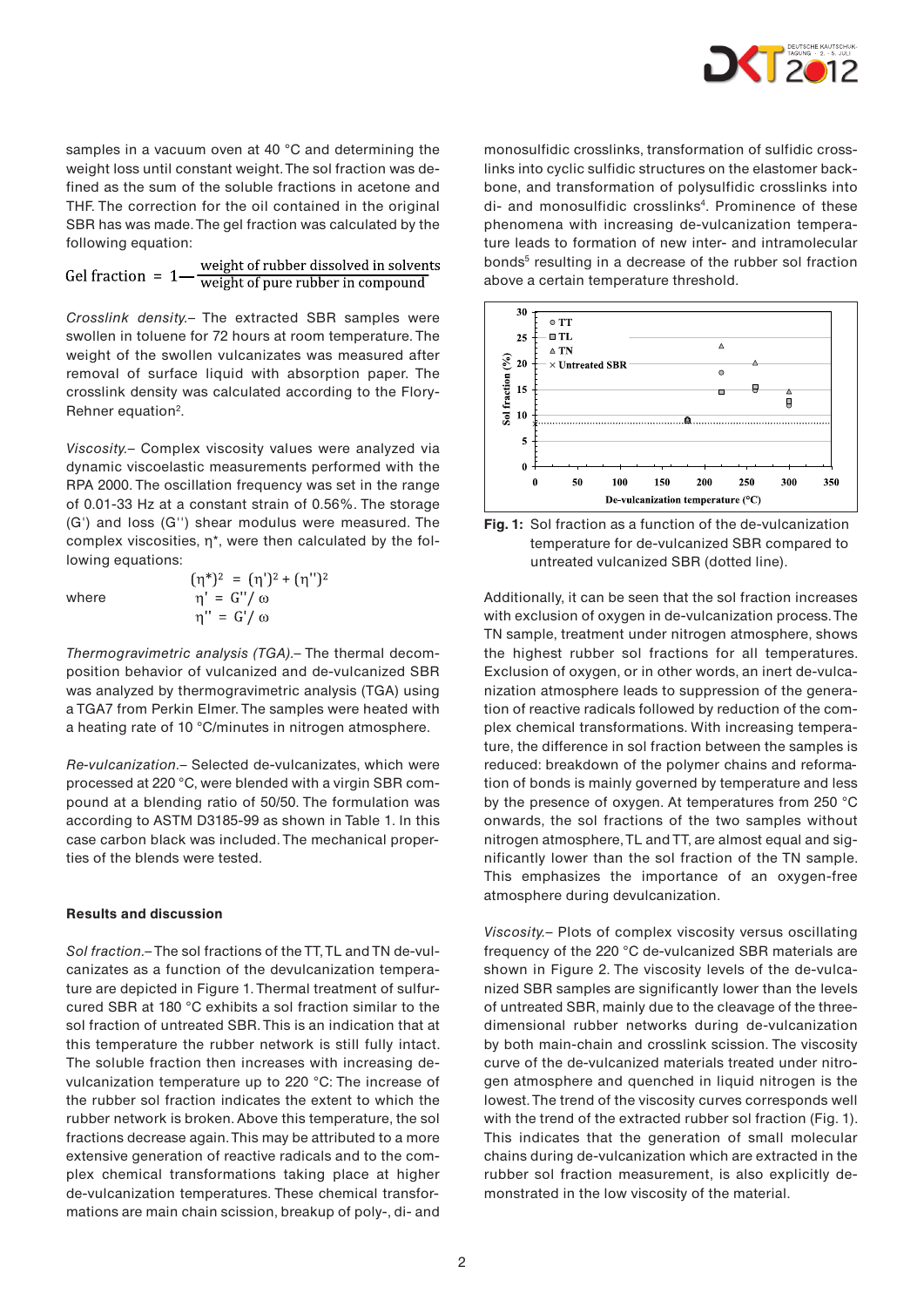



**Fig. 2:** Complex viscosity as a function of frequency of de-vulcanized SBR

Crosslink density.– The crosslink densities of the three de-vulcanized SBR samples, TT, TL and TN, are shown in Figure 3 as a function of de-vulcanization temperature. Increase of the de-vulcanization temperature up to 220 °C results in a decrease of the crosslink density. There is a slight difference between the 3 samples to the benefit of TN. At temperatures above 220 °C, a significant influence of the de-vulcanization condition on the crosslink density is observed. Within this temperature range, the crosslink density first decreases, but increases again at higher temperature. This effect occurs under all de-vulcanization conditions and is most pronounced for the thermal treatment without exclusion of oxygen: TT. This is in accordance with the trend found for the sol fraction. Therefore, the nitrogen blanket prevents to a large extent the increase in crosslink density due to the presence of air or oxygen.

The detrimental effect of the presence of oxygen in the devulcanization process causes inefficient de-vulcanization, in which the crosslink density of the de-vulcanized rubber is even higher than that of the untreated vulcanized one.

Thus, it must be concluded that working under exclusion of oxygen during and after de-vulcanization is a requirement for an efficient de-vulcanization process of SBR, and the temperature of 220 °C is the optimum for de-vulcanization.



**Fig. 3:** Crosslink density as a function of de-vulcanization temperature for de-vulcanized SBR, compared to untreated vulcanized SBR (dotted line)

Mechanical properties.– The tensile strength and elongation at break values of the different materials are depicted in Figure 4. It is clearly seen that the tensile strength of the blends is lower than the strength of the original vulcanized SBR. Such a decrease in tensile strength with addition of de-vulcanized SBR is reported by many researchers6-10, and explanations given for the decrease in strength are:

- Flaws in the structure of the blend interface between original and reclaimed material, as co-vulcanization between the two phases in general is poor;
- An abrupt modulus change from the original compound, the continuous phase, to the reclaim particles, the discontinuous phase, resulting in inhomogeneities in stress distribution.

Figure 5 illustrates this effect: the modulus is approximately doubled and the hardness significantly increased for the 50/50 blend of de-vulcanized material with virgin SBR, compared to the original SBR rubber. This mismatch in properties can significantly reduce the strength of the material. The stress accumulates on the interface between the de-vulcanized particles and the matrix and fracture starts from this point10. Elongation at break values of the blends are also lower than the values of the original rubber, and they follow the same trend as the tensile strength values.

Typically, the mechanical properties of a blend of virgin and de-vulcanized rubber are affected by many factors<sup>10</sup> such as:

- presence of gel in the reclaim;
- bonding between reclaim and matrix;
- particle size of the reclaim;
- sulfur distribution between the matrix and reclaim;
- crosslink density and distribution.



**Fig. 4:** Tensile strength and elongation at break of vulcanized SBR and SBR/de-vulcanized rubber blends (50/50 wt%).